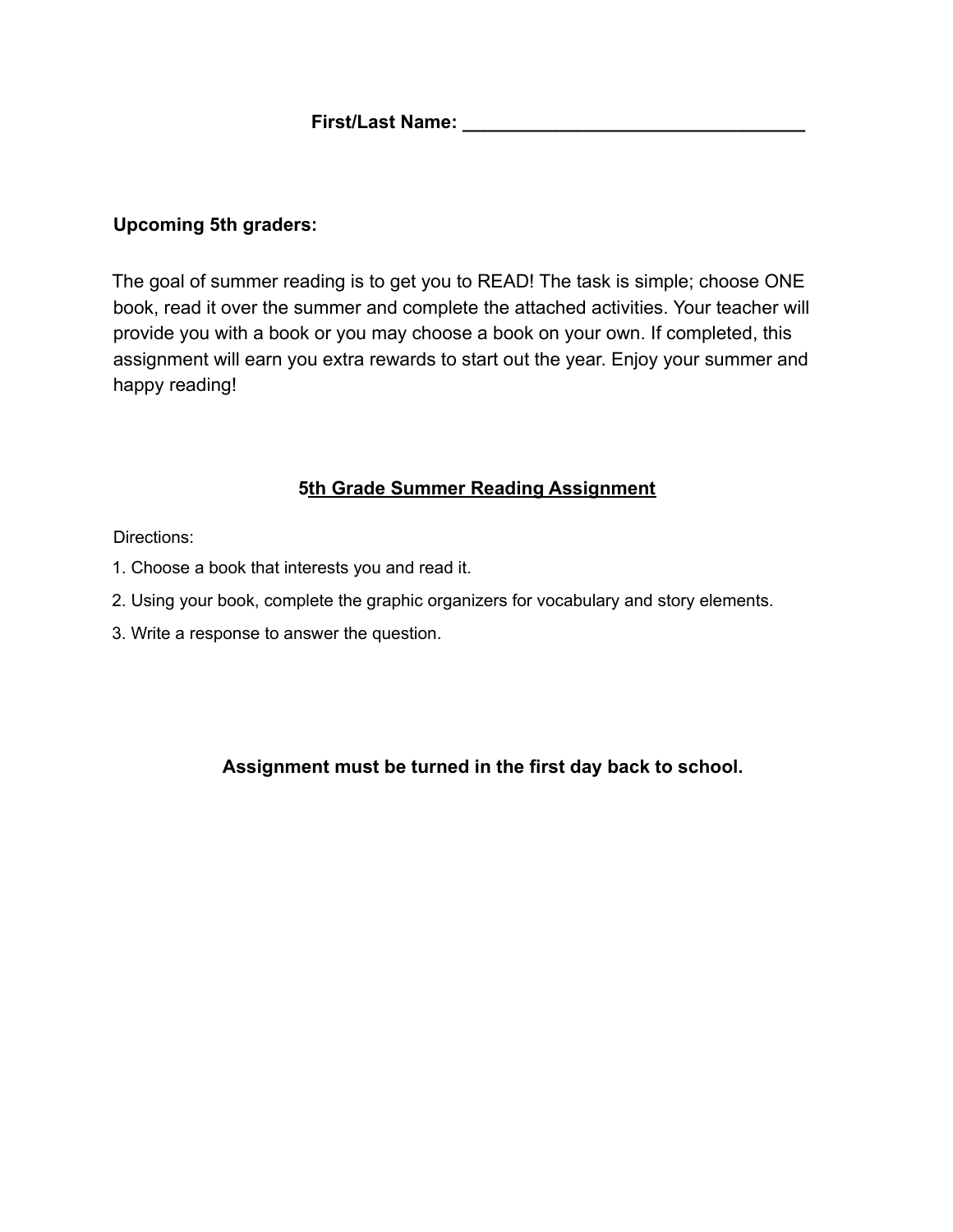DIRECTIONS: As you read your book, complete the chart using 5 words that are new to you.

| <b>Vocabulary</b><br><b>Word</b> | <b>Sentence</b><br>in the Story                                | <b>My Best Guess</b><br><b>Definition</b> | <b>Dictionary</b><br><b>Definition</b>            |
|----------------------------------|----------------------------------------------------------------|-------------------------------------------|---------------------------------------------------|
| ambition                         | "It was not just my<br>ambition, it was my<br>destiny." page 2 | What the<br>character<br>wanted           | Desire and<br>determination to<br>achieve success |
|                                  |                                                                |                                           |                                                   |
|                                  |                                                                |                                           |                                                   |
|                                  |                                                                |                                           |                                                   |
|                                  |                                                                |                                           |                                                   |
|                                  |                                                                |                                           |                                                   |
|                                  |                                                                |                                           |                                                   |
|                                  |                                                                |                                           |                                                   |
|                                  |                                                                |                                           |                                                   |
|                                  |                                                                |                                           |                                                   |
|                                  |                                                                |                                           |                                                   |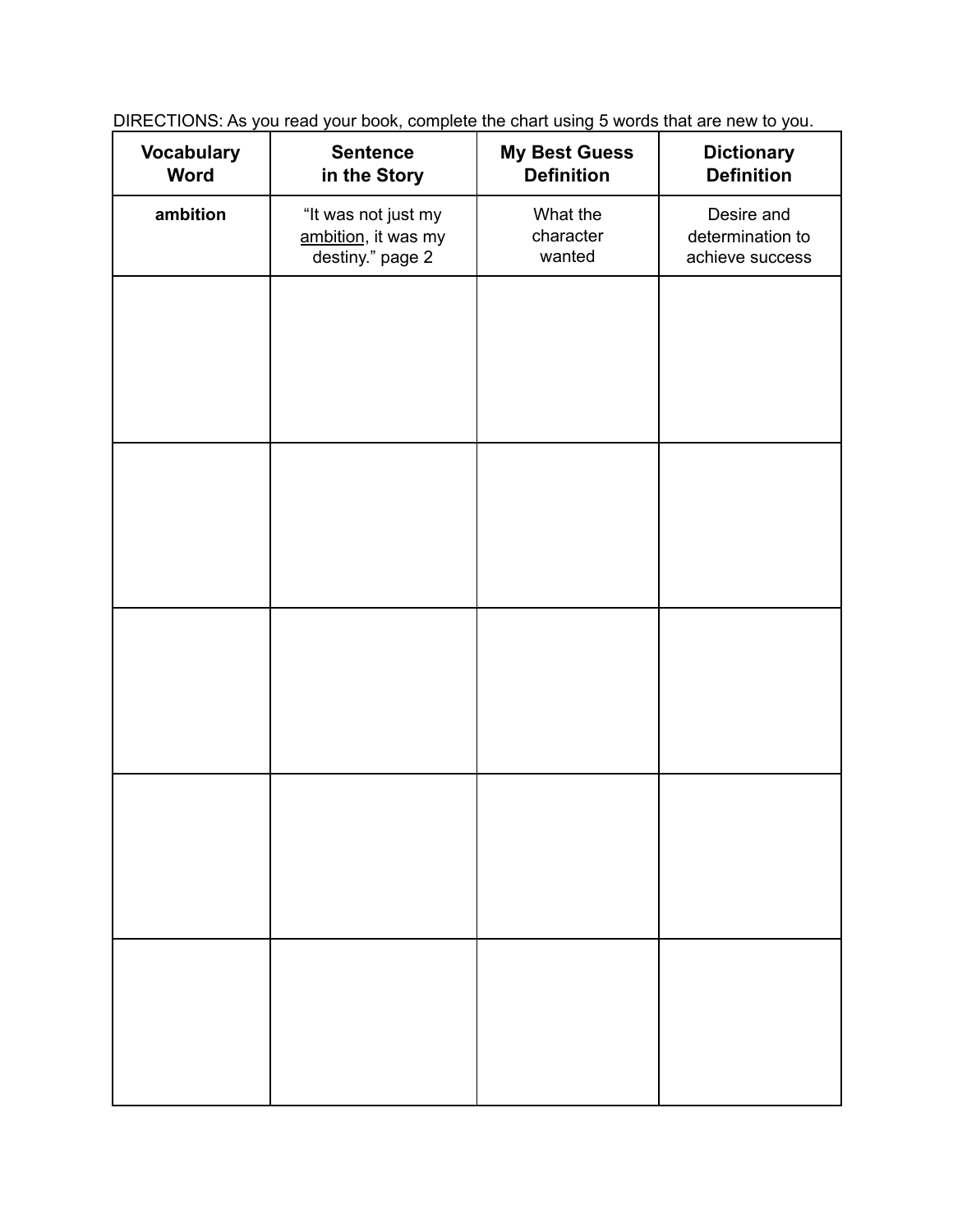# **Story Elements**

| <b>Setting</b>                                                                       |                                                                |  |  |
|--------------------------------------------------------------------------------------|----------------------------------------------------------------|--|--|
| Name two settings in the story.                                                      | Why is it important that there are two<br>different locations? |  |  |
| <b>Characters</b>                                                                    |                                                                |  |  |
| Name four characters.                                                                | Who do you think is the main<br>character? Why?                |  |  |
| <b>Plot Events</b>                                                                   |                                                                |  |  |
| List at least five events from the story in sequential order.                        |                                                                |  |  |
| <b>Point of View</b>                                                                 |                                                                |  |  |
| Who is telling this story?<br>Is this first person or third person point<br>of view? | How is the point of view important to<br>the story?            |  |  |
| <b>Theme</b>                                                                         |                                                                |  |  |
| What do you think is the theme of this story?                                        |                                                                |  |  |